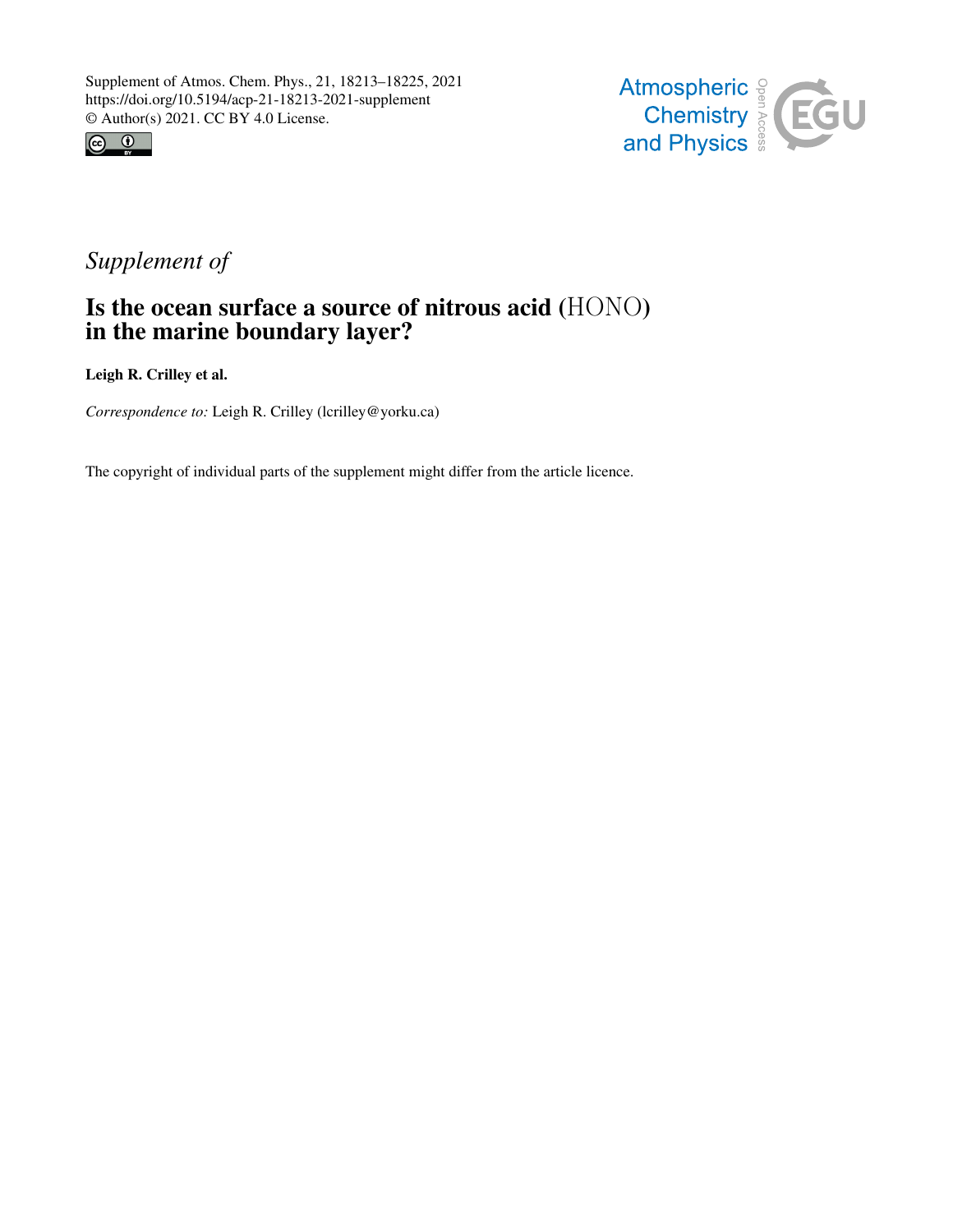

Figure S1: Mean diurnal profile of ozone mixing ratio at CVAO during the campaign.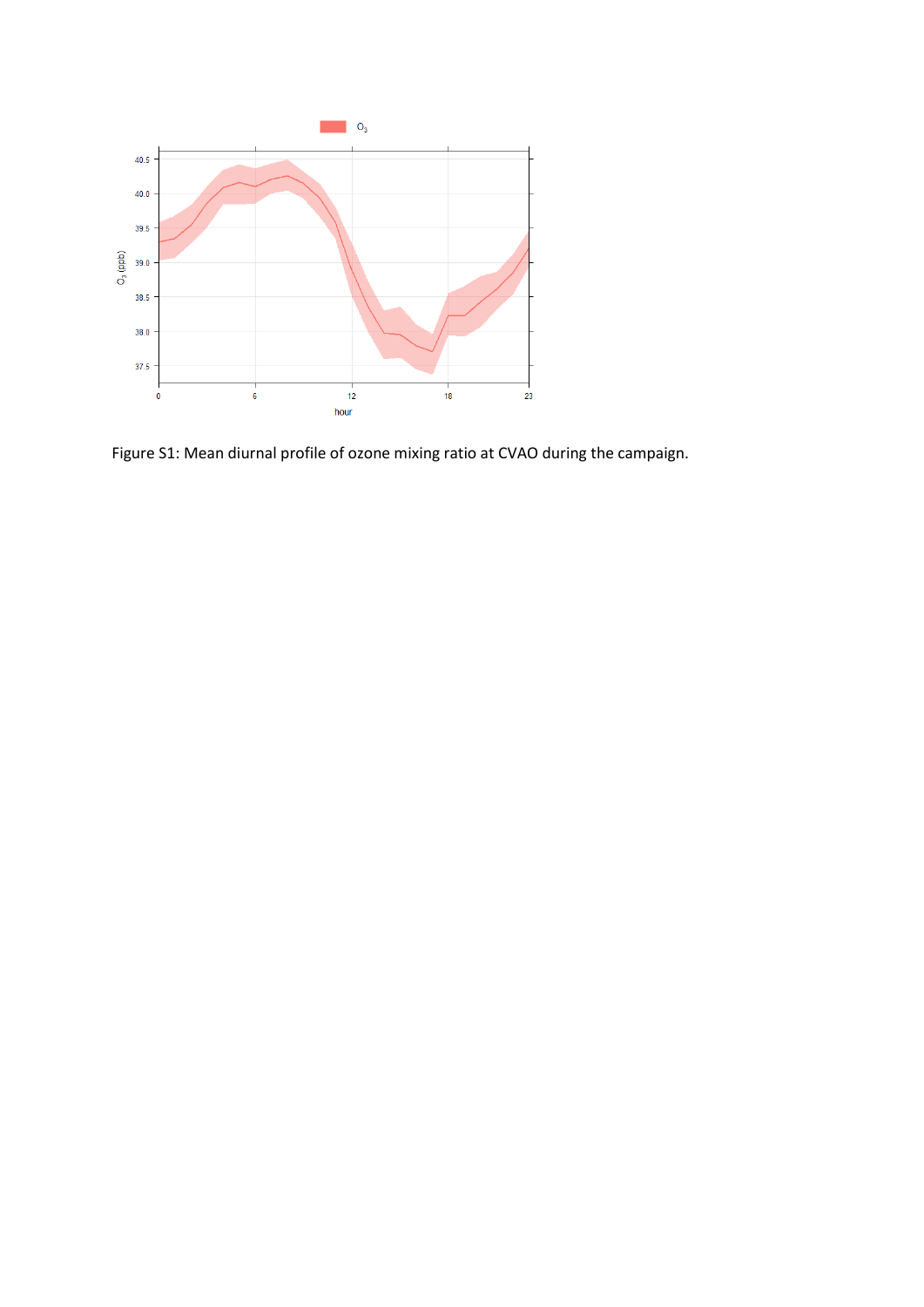

Fig S2: Mean diurnal profile of ozone mixing ratio at WAO during the campaign.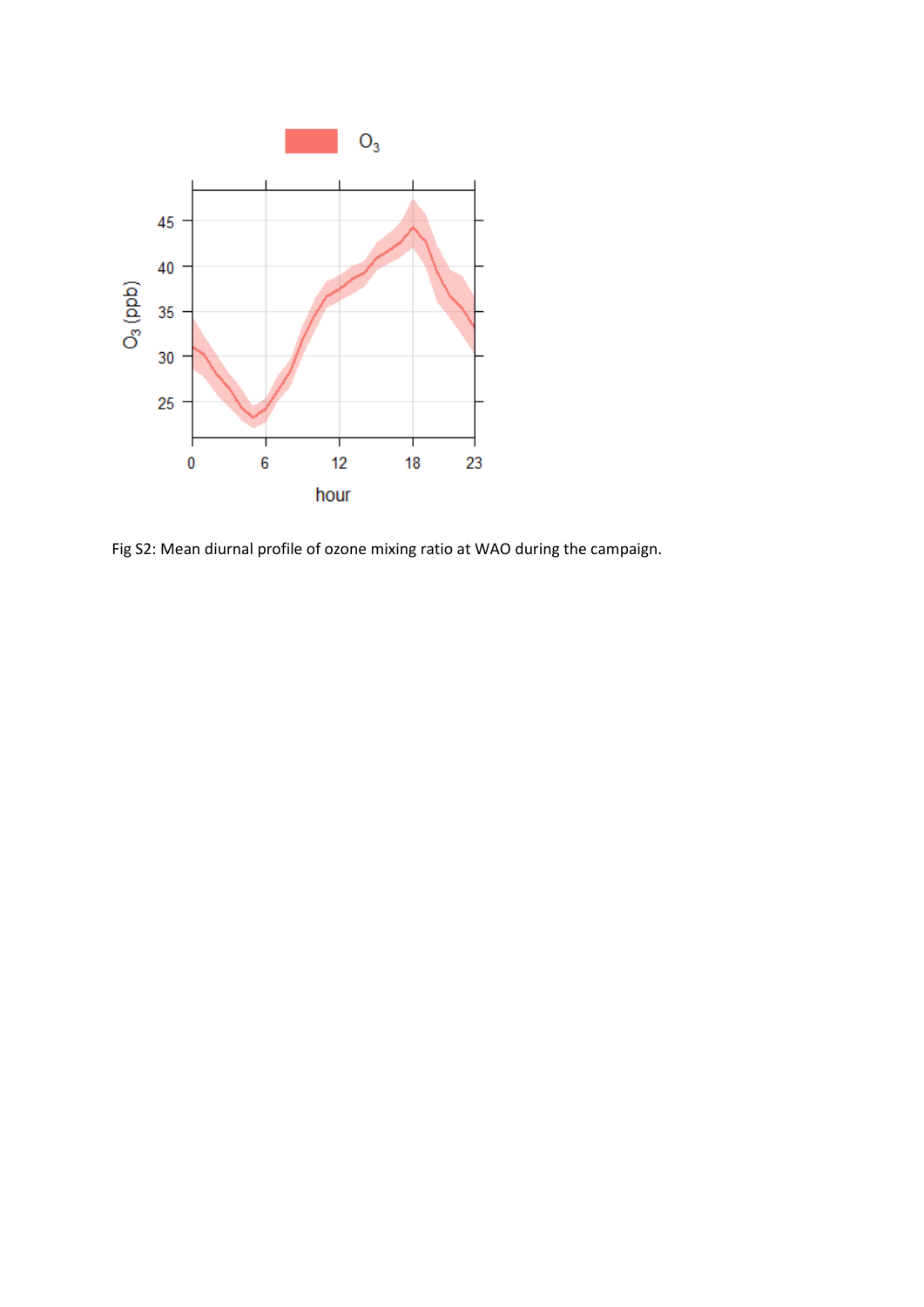

Figure S3: Scatterplots of HONO vs NO<sub>2</sub> at WAO for different periods as defined in Table 1.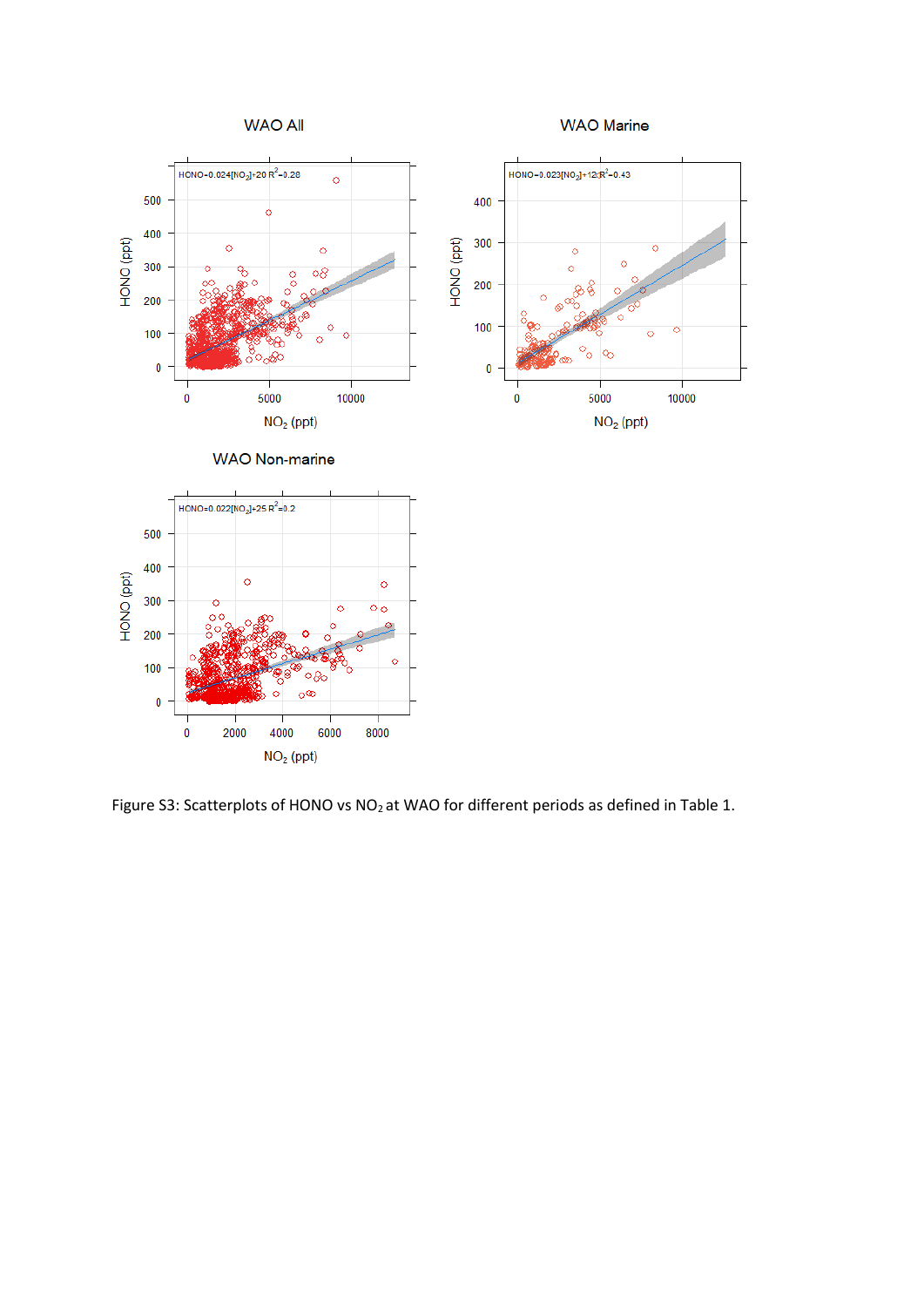

Figure S4: Wind rose plot for CVAO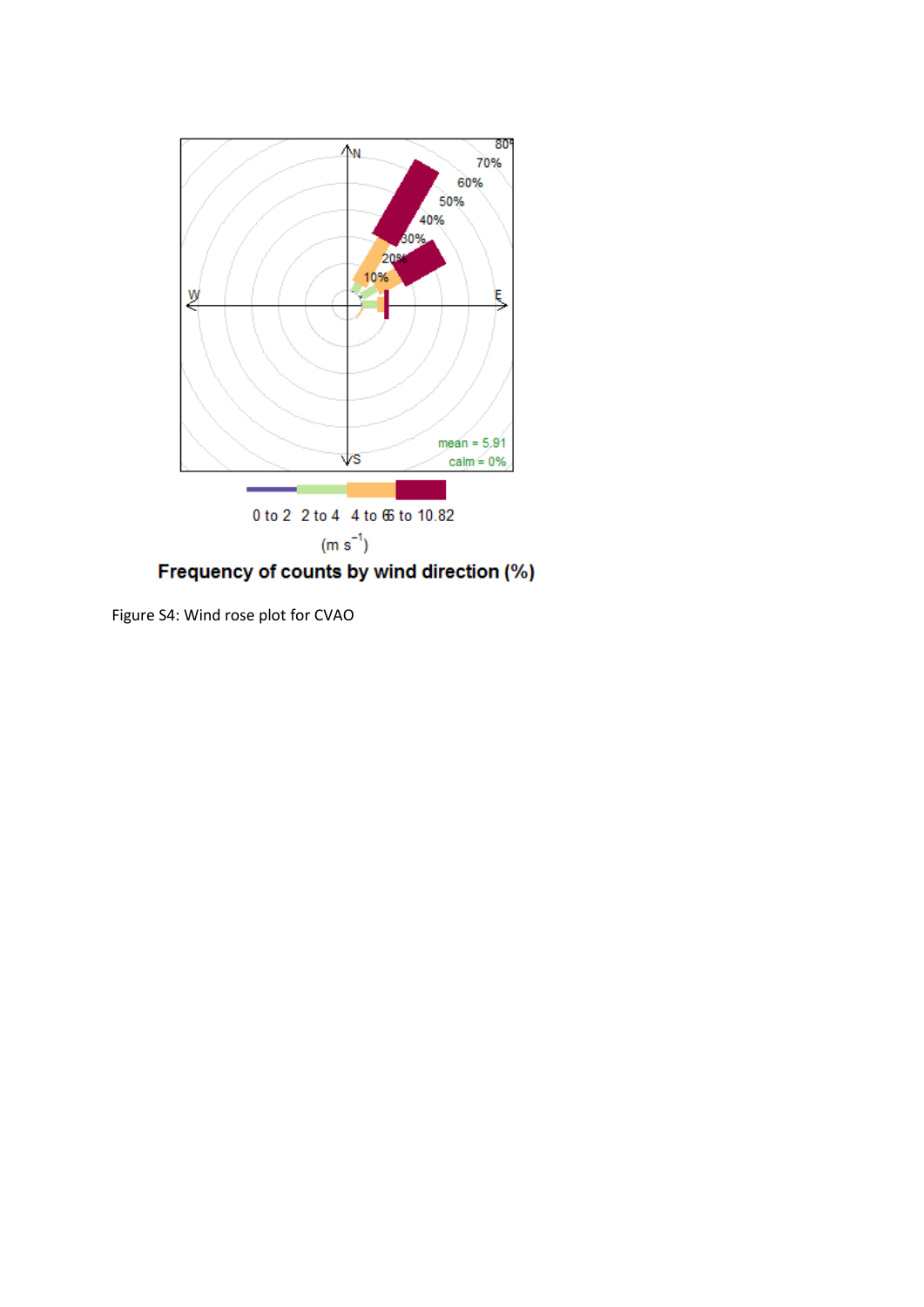

Fig S5: 24hr back trajectories at CVAO on the 25<sup>th</sup> (light blue), 26<sup>th</sup> (green), 27<sup>th</sup> (dark blue) and 28<sup>th</sup> (red) November 2015 at midnight. The black star represents the location of CVAO and the symbols show 6 hr intervals.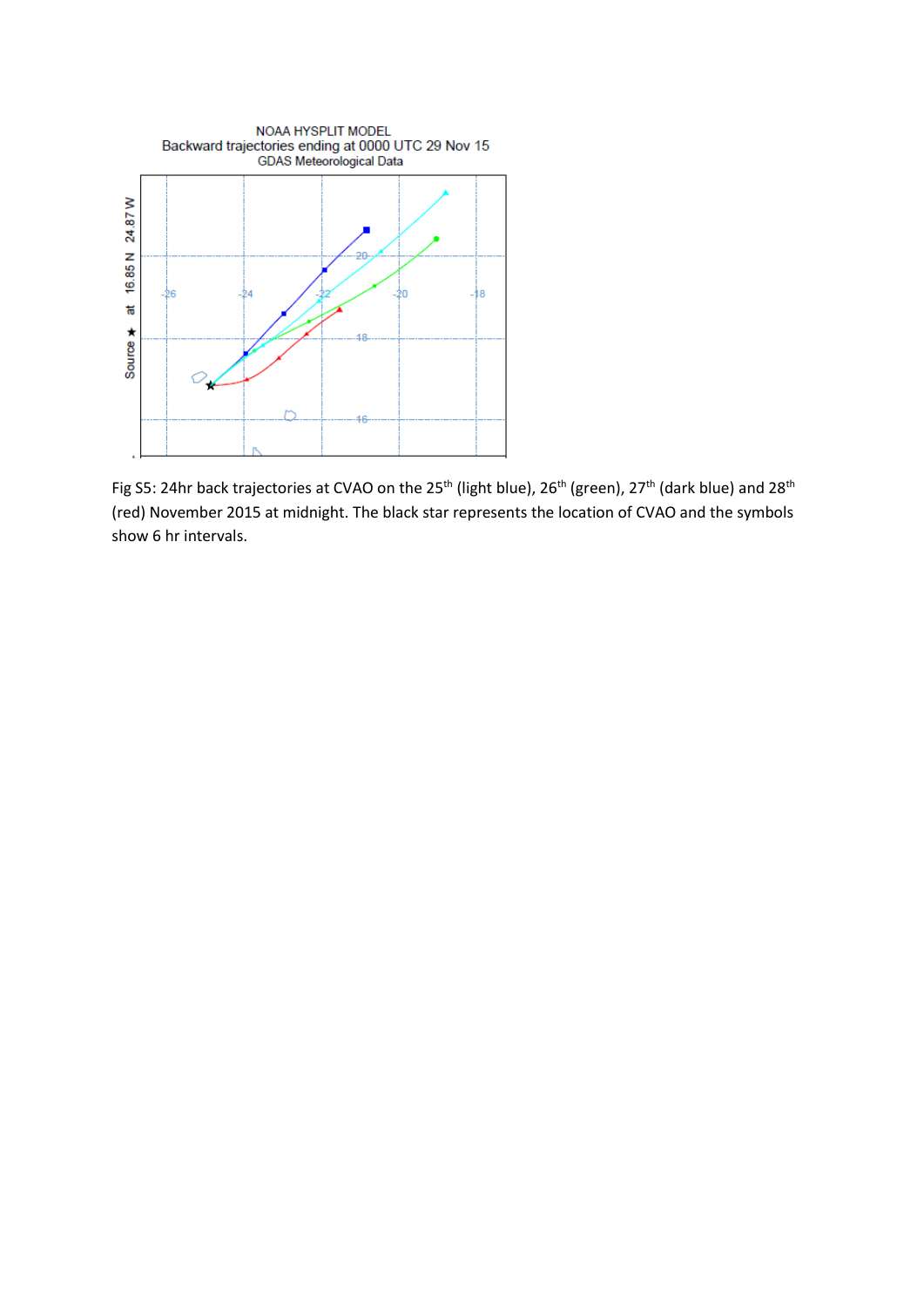

Fig S6: Representative 24hr back trajectories during non-marine periods at WAO. The black star represents the location of WAO and the red triangles show 6 hr intervals.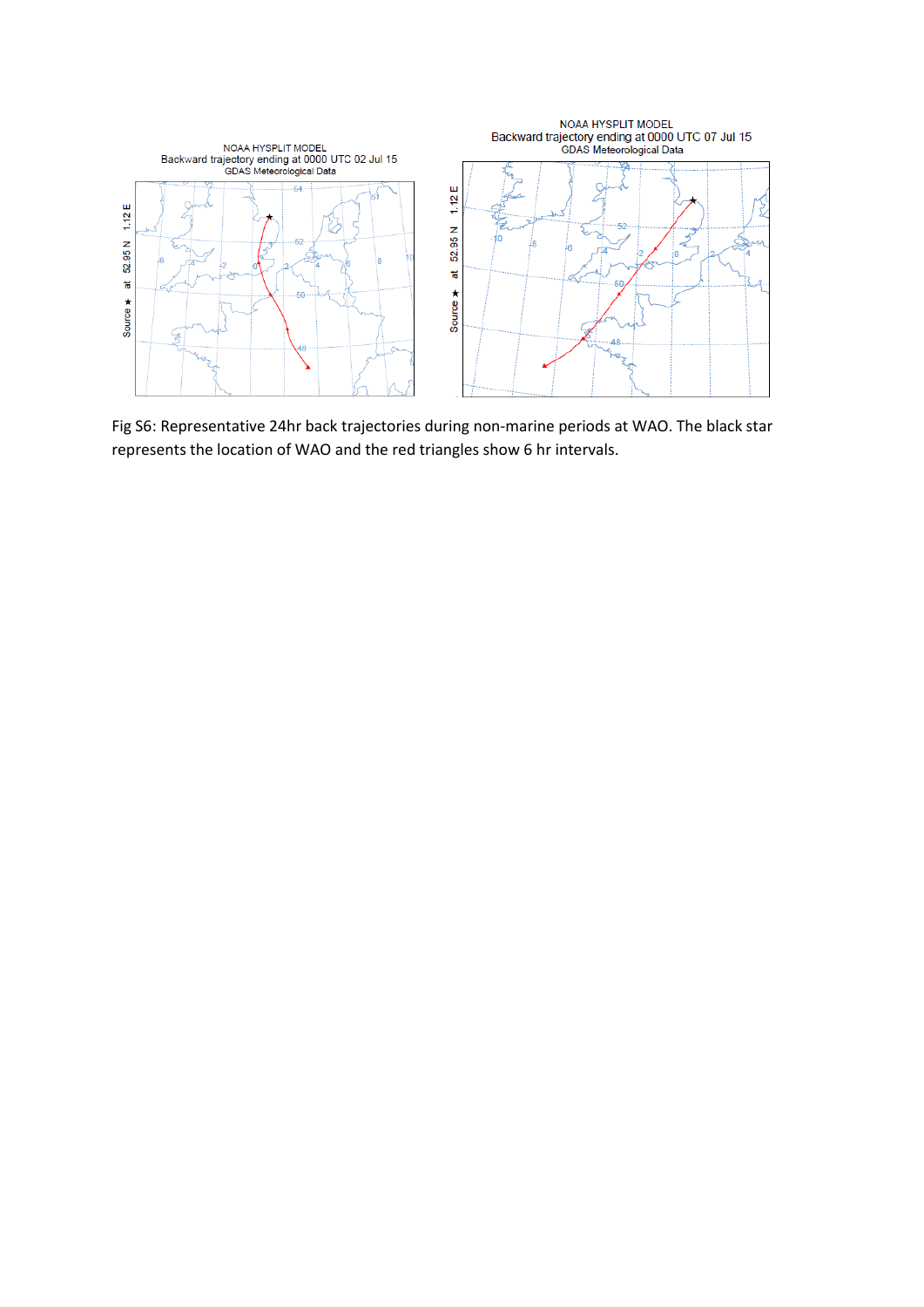

Fig S7: Representative 24hr back trajectories at WAO during typical marine air periods.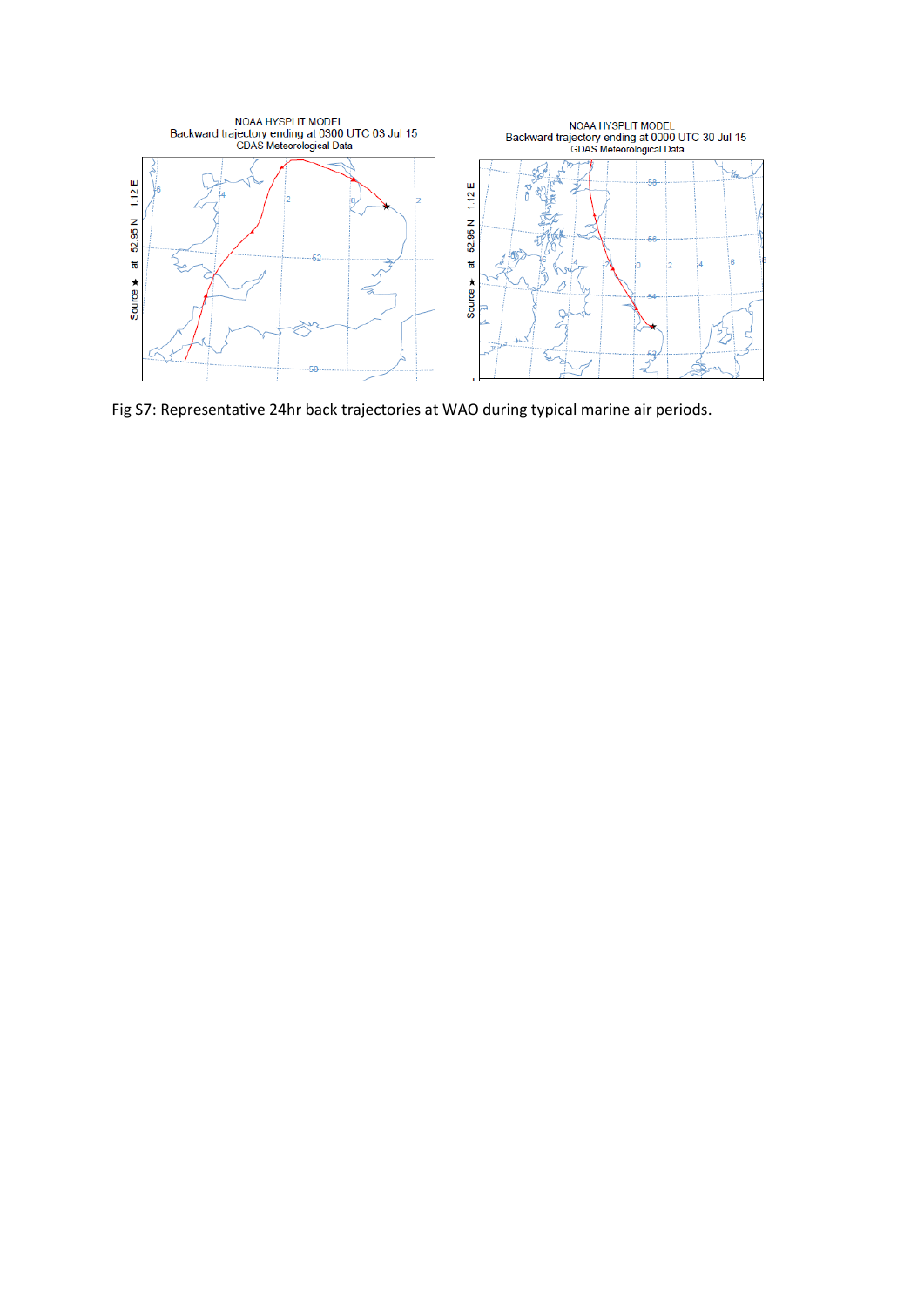

Figure S8: Diurnal profiles for WAO non-marine air.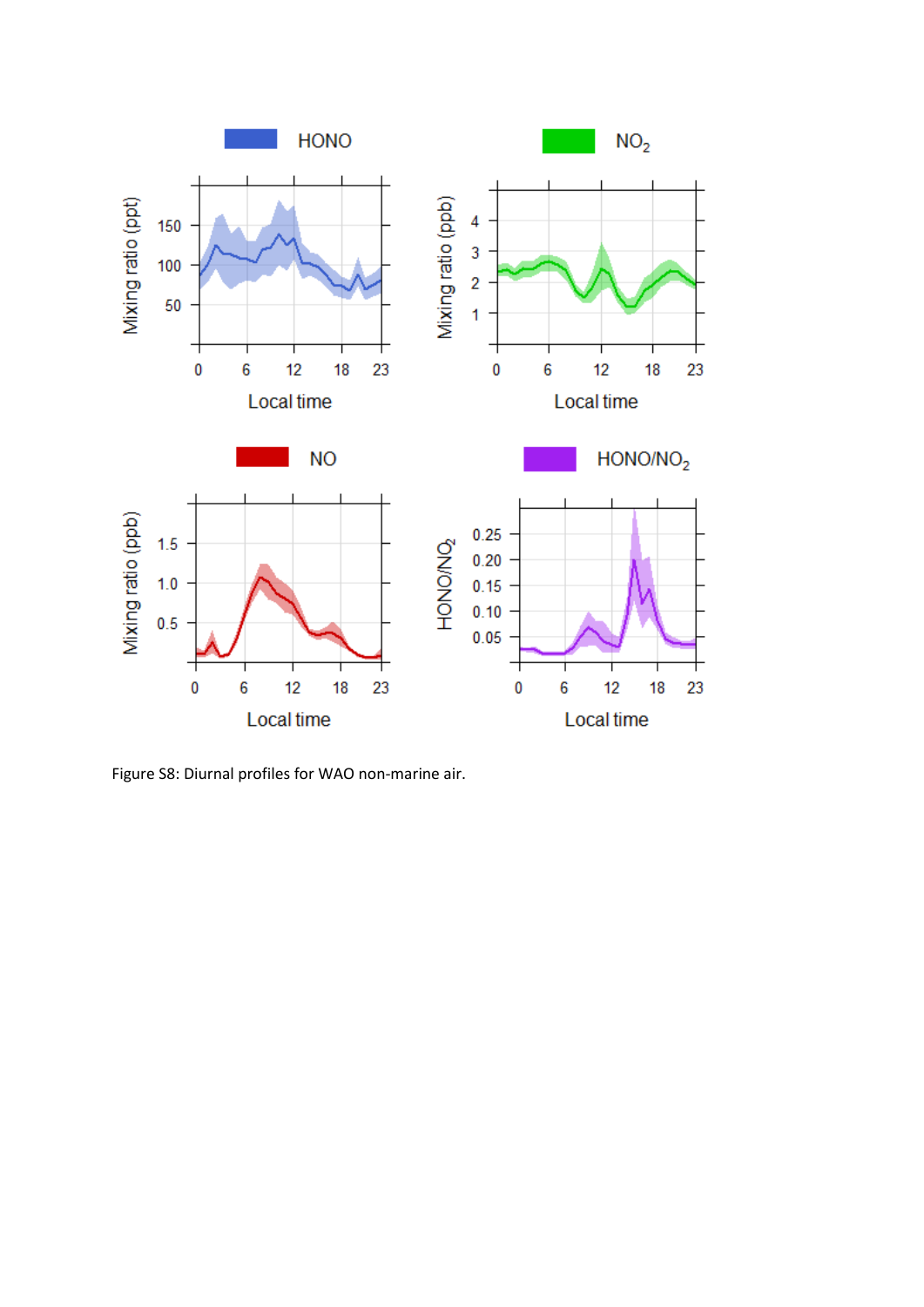

Figure S9: Calculated HONO mixing ratios for conversion from NO<sub>2</sub> on the sea surface (HONO<sub>ocean</sub>) calculated via Eqn 2 with using the rate coefficient of  $C_{HONO} = 0.033$  hr<sup>-1</sup> from Zha et al. (2014) and the measured HONO photolysis frequency j(HONO) at both sites. HONO<sub>ocean</sub> only calculated for daylight hours, as indicated by jHONO. Note different y axis scales.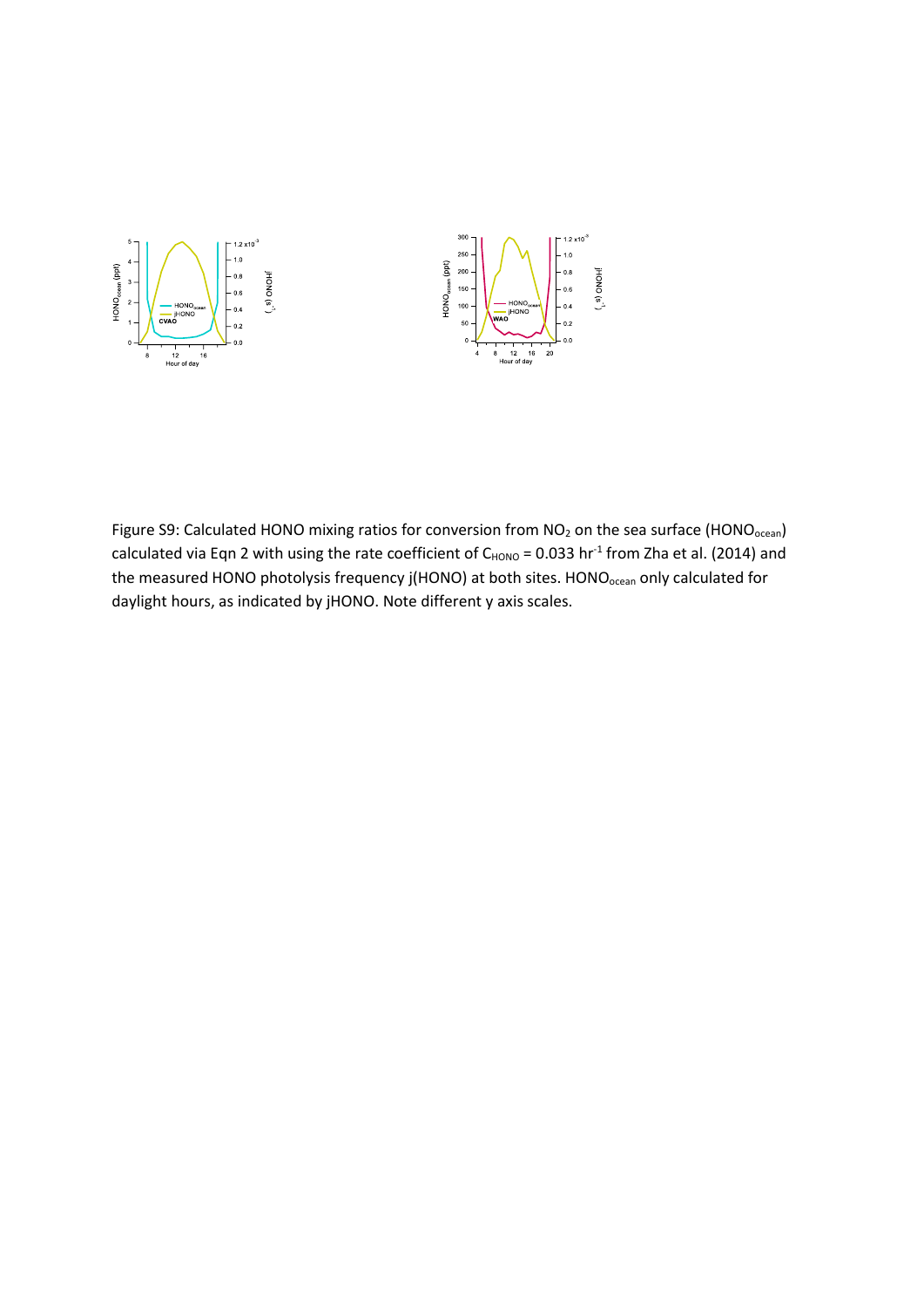

Figure S10: Polar plots of measured HONO mixing ratio (ppt) for day and night at WAO for the whole measurement period.